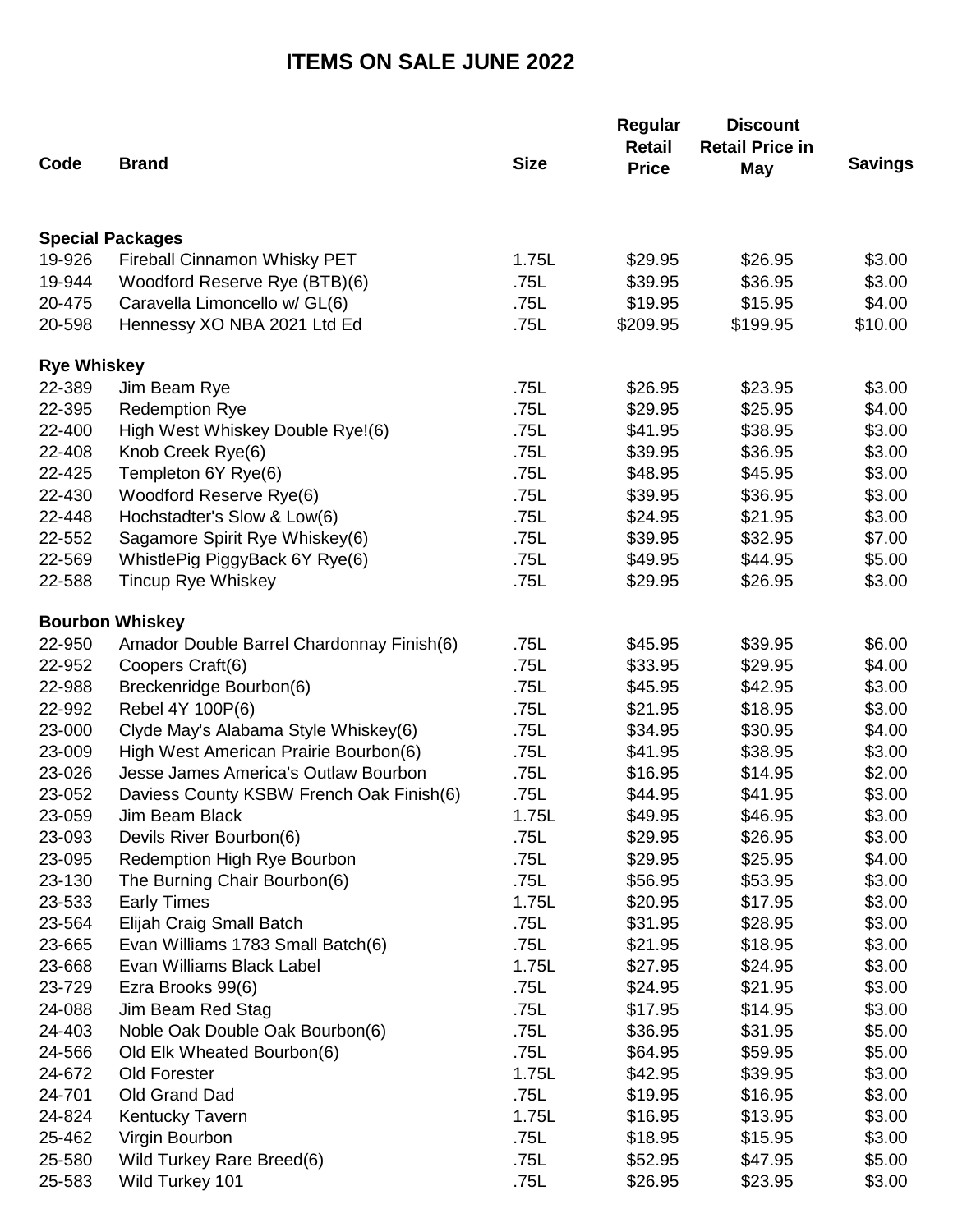| 25-584              | Wild Turkey 101 (PET)                    | .75L  | \$26.95  | \$23.95  | \$3.00  |
|---------------------|------------------------------------------|-------|----------|----------|---------|
| 25-597              | Wild Turkey 81                           | 1.75L | \$44.95  | \$39.95  | \$5.00  |
|                     |                                          |       |          |          |         |
|                     | <b>Bourbon Specialties</b>               |       |          |          |         |
| 27-050              | Bird Dog Apple Flavored Whiskey(6)       | .75L  | \$21.95  | \$18.95  | \$3.00  |
| 27-053              | Bird Dog Strawberry Flavored Whiskey(6)  | .75L  | \$21.95  | \$18.95  | \$3.00  |
| 27-067              | Four Roses Yellow Label                  | 1.75L | \$43.35  | \$40.35  | \$3.00  |
| 27-126              | <b>Woodford Reserve</b>                  | 1.75L | \$75.95  | \$71.95  | \$4.00  |
| 27-175              | Bernheim Original Wheat(6)               | .75L  | \$29.95  | \$25.95  | \$4.00  |
| 27-187              | Bib & Tucker(6)                          | .75L  | \$59.95  | \$54.95  | \$5.00  |
|                     | <b>American Whiskey Blended</b>          |       |          |          |         |
| 29-501              | Stranahan's Colorado Whiskey(6)          | .75L  | \$61.95  | \$51.95  | \$10.00 |
| 30-430              | Redneck Riviera Whiskey(6)               | .75L  | \$21.95  | \$19.95  | \$2.00  |
|                     | <b>American Whiskey Specialties</b>      |       |          |          |         |
| 31-249              | Evan Williams Peach                      | .75L  | \$14.95  | \$11.95  | \$3.00  |
| 31-251              | <b>Evan Williams Fire</b>                | .75L  | \$14.95  | \$11.95  | \$3.00  |
| 31-263              | Jim Beam Peach                           | .75L  | \$17.95  | \$14.95  | \$3.00  |
| 31-266              | Jim Beam Vanilla                         | .75L  | \$17.95  | \$14.95  | \$3.00  |
| 31-269              | Jim Beam Apple                           | .75L  | \$17.95  | \$14.95  | \$3.00  |
| 31-275              | Jim Beam Honey                           | .75L  | \$17.95  | \$14.95  | \$3.00  |
| 31-280              | Jim Beam Orange                          | .75L  | \$17.95  | \$14.95  | \$3.00  |
| 31-317              | Old Camp Pecan Peach Whiskey             | .75L  | \$20.95  | \$17.95  | \$3.00  |
| 31-394              |                                          |       |          |          |         |
|                     | Redemption Bourbon                       | .75L  | \$29.95  | \$25.95  | \$4.00  |
| 31-412              | <b>Tincup Whiskey</b>                    | 1.75L | \$59.95  | \$55.95  | \$4.00  |
|                     | <b>Tennessee Whiskey</b>                 |       |          |          |         |
| 32-452              | George Dickel Old No. 8                  | 1.75L | \$34.95  | \$31.95  | \$3.00  |
| 32-471              | Gentleman Jack                           | 1.75L | \$67.95  | \$63.95  | \$4.00  |
| 32-485              | Jack Daniel's Tennessee Rye              | .75L  | \$29.95  | \$26.95  | \$3.00  |
| 32-522              | Jack Daniel's Single Barrel(6)           | .75L  | \$57.95  | \$52.95  | \$5.00  |
|                     | <b>Tennessee Whiskey Specialties</b>     |       |          |          |         |
| 32-605              | <b>Jack Daniel's TN Fire</b>             | .75L  | \$28.95  | \$25.95  | \$3.00  |
| 32-659              | Ole Smoky Salty Watermelon TN Whiskey(6) | .75L  | \$20.95  | \$17.95  | \$3.00  |
|                     |                                          |       |          |          |         |
| <b>Corn Whiskey</b> |                                          |       |          |          |         |
| 33-337              | Georgia Moon Peach                       | .75L  | \$14.95  | \$12.95  | \$2.00  |
|                     | <b>Scotch Whisky -- Foreign BTL</b>      |       |          |          |         |
| 33-918              | <b>Cutty Sark</b>                        | 1.75L | \$32.95  | \$29.95  | \$3.00  |
| 33-964              | Naked Malt Scotch Whiskey(6)             | .75L  | \$34.95  | \$31.95  | \$3.00  |
| 33-965              | The Famous Grouse                        | 1.75L | \$44.95  | \$41.95  | \$3.00  |
| 33-967              | The Famous Grouse                        | .75L  | \$23.95  | \$21.95  | \$2.00  |
|                     | <b>Scotch Whisky -- Single Malt</b>      |       |          |          |         |
| 34-357              | Dalwhinnie Classic 15Y S.M.              | .75L  | \$79.95  | \$76.95  | \$3.00  |
| 34-387              | The Dalmore 12Y S.M.(6)                  | .75L  | \$69.95  | \$64.95  | \$5.00  |
| 34-399              | Glenfiddich 12Y S.M.                     | .75L  | \$54.95  | \$49.95  | \$5.00  |
| 34-402              | Glenmorangie Extremely Rare 18Y(6)       | .75L  | \$119.95 | \$109.95 | \$10.00 |
| 34-405              | Glenmorangie Original 10Y(6)             | .75L  | \$42.95  | \$39.95  | \$3.00  |
| 34-414              | Laphroaig 10Y(6)                         | .75L  | \$67.95  | \$62.95  | \$5.00  |
| 34-440              | The Macallan Double Cask 12Y             | .75L  | \$74.95  | \$69.95  | \$5.00  |
| 34-448              | Isle Of Jura 10Y(6)                      | .75L  | \$49.95  | \$39.95  | \$10.00 |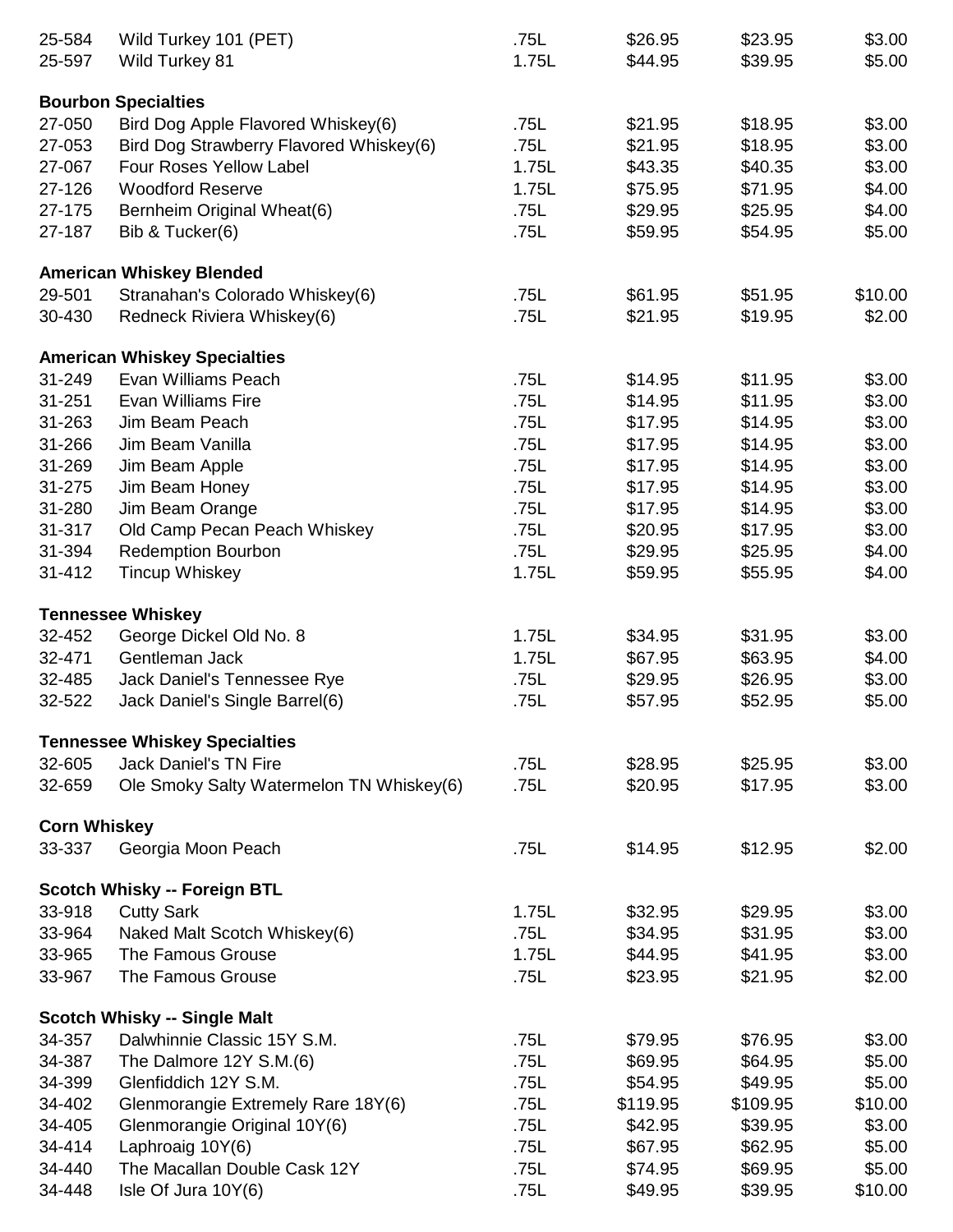| 34-558                 | Old Pulteney 12Y(6)                   | .75L  | \$45.95 | \$42.95 | \$3.00 |
|------------------------|---------------------------------------|-------|---------|---------|--------|
| 34-580                 | Balvenie Doublewood 12Y               | .75L  | \$74.95 | \$69.95 | \$5.00 |
| 34-621                 | Highland Park 12Y(6)                  | .75L  | \$59.95 | \$54.95 | \$5.00 |
| 34-642                 | Glenfiddich 14Y(6)                    | .75L  | \$62.95 | \$54.95 | \$8.00 |
| 34-644                 | Glenfiddich 15Y S.M.(6)               | .75L  | \$79.95 | \$74.95 | \$5.00 |
| 34-750                 | The Singleton 12Y(6)                  | .75L  | \$39.95 | \$36.95 | \$3.00 |
|                        |                                       |       |         |         |        |
|                        | <b>Canadian Whisky -- Foreign BTL</b> |       |         |         |        |
| 37-799                 | Forty Creek - Barrel Select           | .75L  | \$21.95 | \$18.95 | \$3.00 |
| 37-803                 | <b>Wiser's Deluxe</b>                 | 1.75L | \$32.95 | \$29.95 | \$3.00 |
|                        | <b>Canadian Whisky -- U.S. BTL</b>    |       |         |         |        |
| 38-006                 | Pendleton                             | .75L  | \$26.95 | \$23.95 | \$3.00 |
| 38-008                 | Pendleton 1910 Rye Whisky(6)          | .75L  | \$39.95 | \$36.95 | \$3.00 |
| 38-298                 | <b>Black Velvet</b>                   | 1.75L | \$19.50 | \$15.95 | \$3.55 |
| 38-306                 | <b>Black Velvet Toasted Caramel</b>   | .75L  | \$10.95 | \$7.95  | \$3.00 |
| 38-454                 | <b>Canadian Mist</b>                  | 1.75L |         | \$16.95 | \$3.00 |
|                        |                                       |       | \$19.95 |         |        |
| 38-548                 | Rich & Rare Reserve Canadian          | .75L  | \$12.95 | \$10.95 | \$2.00 |
| 38-550                 | Rich & Rare Canadian                  | 1.75L | \$17.95 | \$14.95 | \$3.00 |
| <b>Irish Whiskey</b>   |                                       |       |         |         |        |
| 40-044                 | 2 Gingers Irish Whiskey               | .75L  | \$19.95 | \$16.95 | \$3.00 |
| 40-071                 | The Quiet Man Traditional Irish(6)    | .75L  | \$29.95 | \$26.95 | \$3.00 |
| 40-074                 | The Irishman Founders Reserve(6)      | .75L  | \$29.95 | \$26.95 | \$3.00 |
| 40-081                 | The Whistler Double Oaked(6)          | .75L  | \$29.95 | \$26.95 | \$3.00 |
| 40-089                 | The Sexton(6)                         | .75L  | \$33.95 | \$30.95 | \$3.00 |
| 40-092                 | Slane(6)                              | .75L  | \$32.95 | \$28.95 | \$4.00 |
| 40-101                 | West Cork "Original"(6)               | .75L  | \$27.95 | \$24.95 | \$3.00 |
| 40-102                 | Writer's Tears Copper Pot(6)          | .75L  | \$39.95 | \$34.95 | \$5.00 |
| 40-169                 | Bushmills Malt 10Y(6)                 | .75L  | \$40.95 | \$37.95 | \$3.00 |
| 40-174                 | <b>Bushmills</b>                      | .75L  | \$25.95 | \$22.95 | \$3.00 |
| 40-190                 | Paddy's                               | .75L  | \$19.95 | \$16.95 | \$3.00 |
| 40-197                 | Proper No. Twelve                     | 1.75L | \$55.95 | \$52.95 | \$3.00 |
| 40-201                 | <b>Bushmills Red Bush</b>             | .75L  | \$25.95 |         |        |
|                        |                                       |       |         | \$22.95 | \$3.00 |
| 40-203                 | <b>Bushmills Black Bush</b>           | .75L  | \$32.95 | \$29.95 | \$3.00 |
|                        | <b>Other Imported Whisky</b>          |       |         |         |        |
| 40-250                 | Suntory Whisky Toki(6)                | .75L  | \$39.95 | \$34.95 | \$5.00 |
| <b>Gin -- Domestic</b> |                                       |       |         |         |        |
| 40-284                 | New Amsterdam Stratusphere London Dry | .75L  | \$16.95 | \$13.95 | \$3.00 |
| 40-446                 | Aviation American Gin(6)              | .75L  | \$29.95 | \$24.95 | \$5.00 |
| 40-487                 | Prairie Organic Gin(6)                | .75L  | \$21.95 | \$18.95 | \$3.00 |
| 40-552                 | Booth's London Dry                    | 1.75L | \$19.95 | \$16.95 | \$3.00 |
| 41-878                 | Uncle Val's Botanical Gin(6)          | .75L  | \$35.20 | \$30.20 | \$5.00 |
|                        |                                       |       |         |         |        |
| Gin -- Imported        |                                       |       |         |         |        |
| 42-613                 | Fords Gin(6)                          | .75L  | \$29.95 | \$24.95 | \$5.00 |
| 42-630                 | The Botanist                          | 1.75L | \$74.95 | \$69.95 | \$5.00 |
| 42-656                 | Drumshanbo Gunpowder Gin(6)           | .75L  | \$39.95 | \$34.95 | \$5.00 |
| 42-685                 | McQueen and The Violet Fog(6)         | .75L  | \$36.95 | \$33.95 | \$3.00 |
| 42-691                 | Roku Gin(6)                           | .75L  | \$31.95 | \$28.95 | \$3.00 |
| 42-936                 | <b>Boodles British Gin</b>            | .75L  | \$21.95 | \$18.95 | \$3.00 |
| 42-948                 | Bombay                                | 1.75L | \$39.95 | \$36.95 | \$3.00 |
| 42-965                 | <b>Pinnacle Gin</b>                   | .75L  | \$12.95 | \$10.95 | \$2.00 |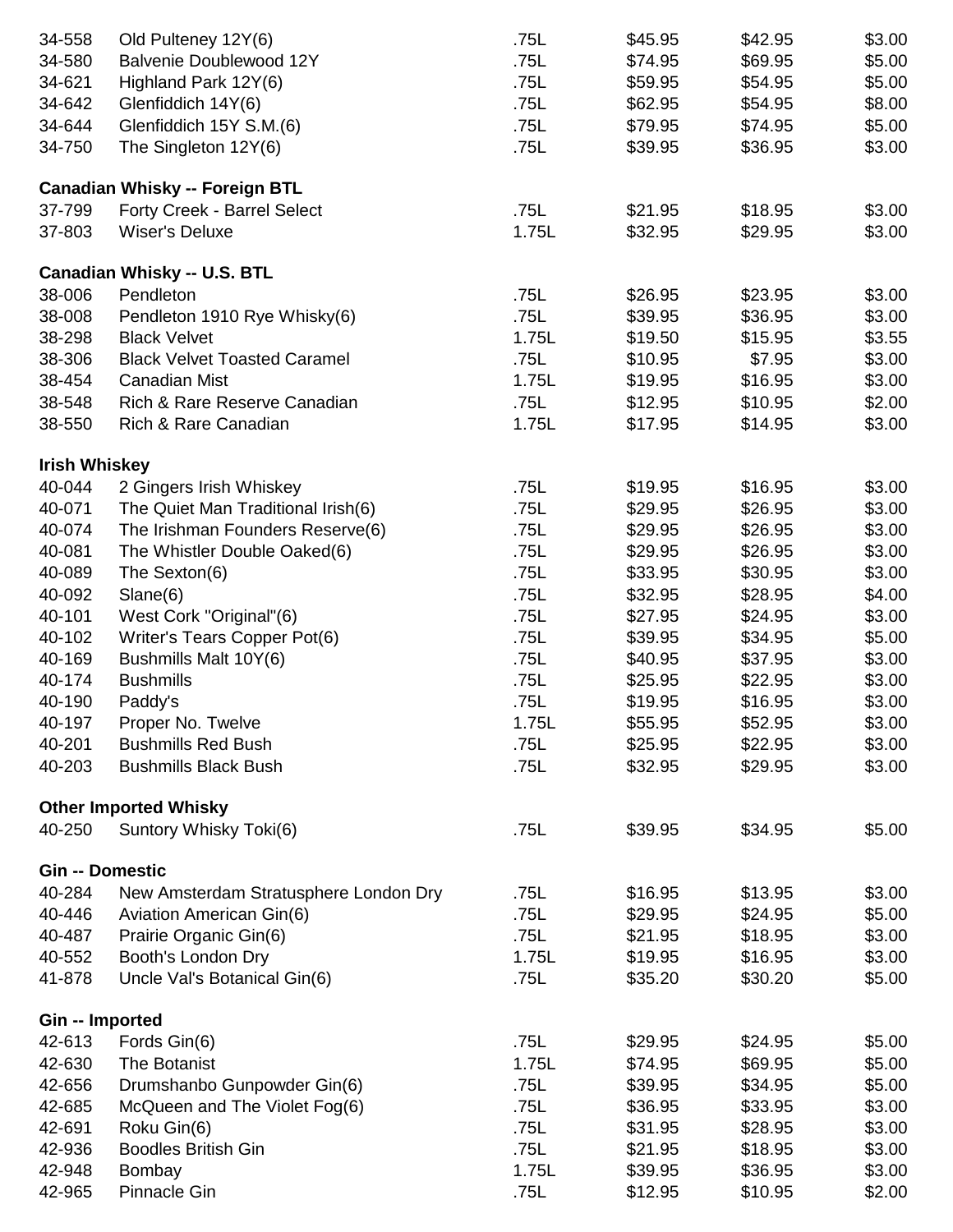| 43-040 | <b>Tanqueray No.Ten</b>                 | .75L  | \$34.95 | \$31.95 | \$3.00 |
|--------|-----------------------------------------|-------|---------|---------|--------|
|        | <b>Vodka -- Domestic</b>                |       |         |         |        |
| 43-293 | Prairie Organic Vodka(6)                | .75L  | \$21.95 | \$18.95 | \$3.00 |
| 43-417 | <b>Burnett's Cherry</b>                 | 1.75L | \$15.95 | \$13.45 | \$2.50 |
| 43-426 | <b>Burnett's Vanilla</b>                | 1.75L | \$15.95 | \$13.45 | \$2.50 |
| 43-452 | Burnett's 100                           | .75L  | \$10.95 | \$8.95  | \$2.00 |
| 43-475 | NC Coladka Cola Flavored Vodka          | .75L  | \$14.95 | \$12.95 | \$2.00 |
| 43-574 | <b>FireFly Sweet Tea</b>                | .75L  | \$17.95 | \$13.95 | \$4.00 |
| 43-606 | <b>Burnett's Raspberry</b>              | 1.75L | \$15.95 | \$13.45 | \$2.50 |
| 43-616 | <b>Burnett's Whipped Cream</b>          | 1.75L | \$15.95 | \$13.45 | \$2.50 |
| 43-658 | Dixie Southern Vodka(6)                 | .75L  | \$19.95 | \$16.95 | \$3.00 |
| 43-790 | New Amsterdam 100P Vodka                | 1.75L | \$25.95 | \$23.45 | \$2.50 |
| 43-803 | New Amsterdam Coconut Flavored          | .75L  | \$12.95 | \$10.95 | \$2.00 |
| 43-817 | New Amsterdam Apple Flavored            | .75L  | \$12.95 | \$10.95 | \$2.00 |
| 43-858 | <b>Pickers</b>                          | .75L  | \$14.95 | \$11.95 | \$3.00 |
| 43-895 | Ocean Vodka(6)                          | .75L  | \$29.95 | \$24.95 | \$5.00 |
| 43-936 | UV Blue Raspberry                       | 1.75L | \$18.95 | \$15.95 | \$3.00 |
| 43-939 | UV Vodka                                | 1.75L | \$18.95 | \$15.95 | \$3.00 |
| 44-090 | <b>Skyy Infusions Blood Orange</b>      | .75L  | \$14.95 | \$12.95 | \$2.00 |
| 44-091 | Skyy Infusions Georgia Peach            | .75L  | \$14.95 | \$12.95 | \$2.00 |
| 44-092 | <b>Skyy Infusions Pineapple</b>         | .75L  | \$14.95 | \$12.95 | \$2.00 |
| 44-094 | Skyy Infusions Wild Strawberry          | .75L  | \$14.95 | \$12.95 | \$2.00 |
| 44-101 | <b>Skyy Infusions Citrus</b>            | .75L  | \$14.95 | \$12.95 | \$2.00 |
| 44-143 | <b>Smirnoff Orange</b>                  | .75L  | \$12.95 | \$10.95 | \$2.00 |
| 44-146 | <b>Smirnoff Citrus</b>                  | .75L  | \$12.95 | \$10.95 | \$2.00 |
| 44-311 | Deep Eddy Vodka                         | .75L  | \$18.95 | \$15.95 | \$3.00 |
| 44-318 | Deep Eddy Peach                         | .75L  | \$18.95 | \$15.95 | \$3.00 |
| 44-319 | Deep Eddy Lemon                         | 1.75L | \$33.95 | \$29.95 | \$4.00 |
| 44-321 | Deep Eddy Orange                        | .75L  | \$18.95 | \$15.95 | \$3.00 |
| 44-329 | Deep Eddy Lime Vodka                    | .75L  | \$18.95 | \$15.95 | \$3.00 |
| 44-381 | Smirnoff Zero Sugar Watermelon and Mint | .75L  | \$12.95 | \$10.95 | \$2.00 |
| 44-383 | <b>Smirnoff Pink Lemonade</b>           | .75L  | \$12.95 | \$10.95 | \$2.00 |
| 46-495 | <b>Smirnoff Silver</b>                  | 1.75L | \$23.95 | \$20.95 | \$3.00 |
|        | Vodka -- Imported                       |       |         |         |        |
| 46-553 | Chopin Potato(6)                        | .75L  | \$28.95 | \$25.95 | \$3.00 |
| 46-561 | Belvedere Smogory Forest Rye(6)         | .75L  | \$32.95 | \$29.95 | \$3.00 |
| 46-578 | Stoli Elit(6)                           | .75L  | \$44.95 | \$39.95 | \$5.00 |
| 46-592 | Stoli Vanil                             | .75L  | \$19.95 | \$16.95 | \$3.00 |
| 46-594 | Stolichnaya 80                          | 1.75L | \$39.95 | \$34.95 | \$5.00 |
| 46-713 | Ciroc Red Berry                         | .75L  | \$29.95 | \$26.95 | \$3.00 |
| 46-720 | Ciroc                                   | .75L  | \$29.95 | \$26.95 | \$3.00 |
| 46-736 | Russian Standard Original               | 1.75L | \$33.95 | \$29.95 | \$4.00 |
| 46-755 | <b>Ciroc Summer Watermelon</b>          | .75L  | \$29.95 | \$26.95 | \$3.00 |
| 46-759 | Sobieski Polish                         | .75L  | \$10.95 | \$8.95  | \$2.00 |
| 46-765 | Van Gogh Double Espresso(6)             | .75L  | \$19.95 | \$16.95 | \$3.00 |
| 46-822 | <b>Three Olives Cherry</b>              | .75L  | \$14.95 | \$12.95 | \$2.00 |
| 46-827 | <b>Three Olives</b>                     | .75L  | \$14.95 | \$12.95 | \$2.00 |
| 46-867 | Svedka Traveler                         | .75L  | \$14.95 | \$12.95 | \$2.00 |
| 46-869 | Svedka                                  | .75L  | \$14.95 | \$12.95 | \$2.00 |
| 46-880 | Svedka Mango Pineapple                  | .75L  | \$14.95 | \$12.95 | \$2.00 |
| 46-903 | Svedka Cherry Limeade                   | .75L  | \$14.95 | \$12.95 | \$2.00 |
| 46-973 | Pinnacle 100                            | .75L  | \$15.95 | \$12.95 | \$3.00 |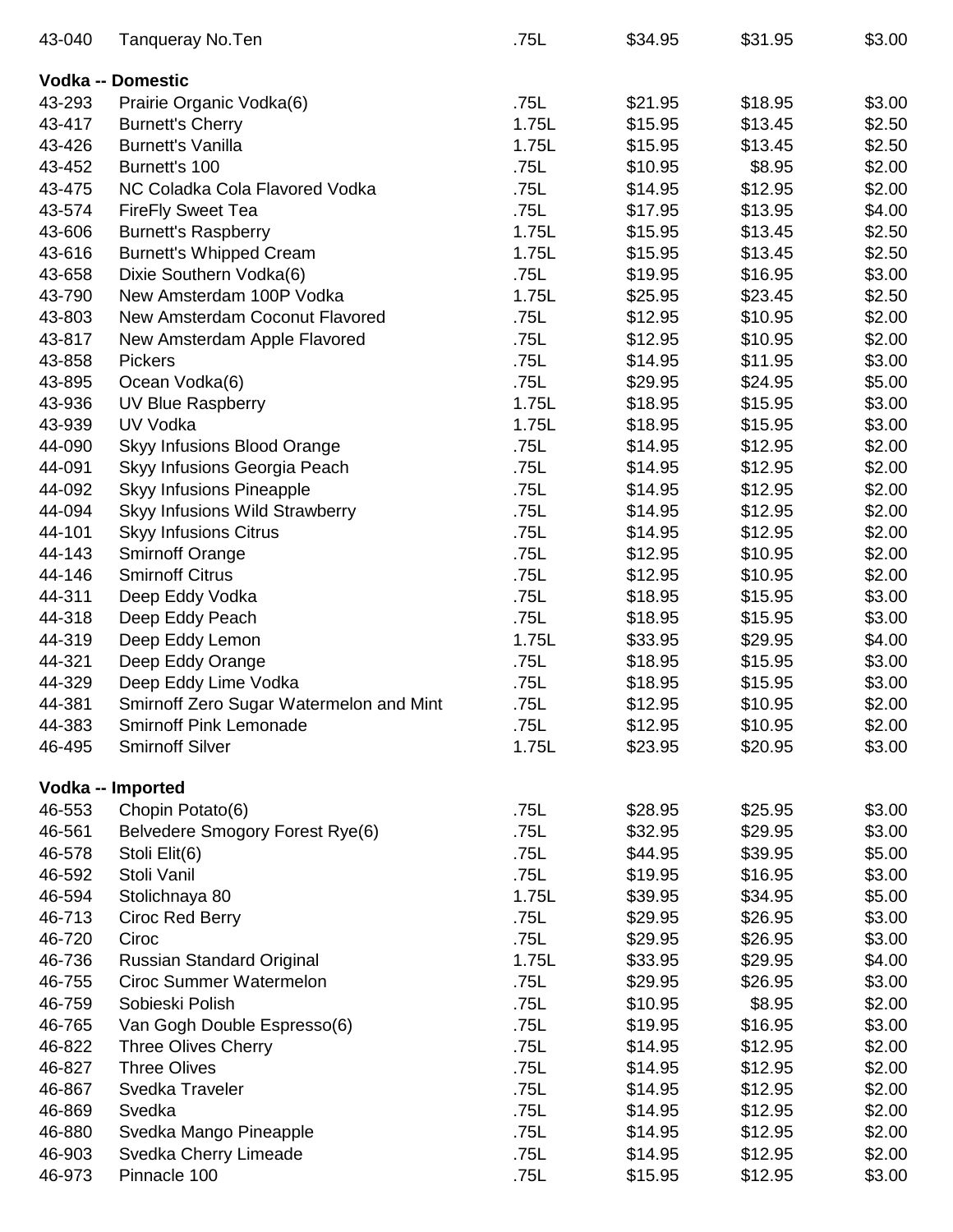| 46-992              | Crystal Head(6)                                            | .75L         | \$49.95            | \$46.95            | \$3.00           |
|---------------------|------------------------------------------------------------|--------------|--------------------|--------------------|------------------|
| Rum                 |                                                            |              |                    |                    |                  |
| 47-055              | Blue Chair Bay Banana Rum Cream                            | .75L         | \$19.95            | \$17.95            | \$2.00           |
| 47-107              | Zaya Rum(6)                                                | .75L         | \$29.95            | \$26.95            | \$3.00           |
| 47-195              | Bumbu Rum(6)                                               | .75L         | \$36.95            | \$33.95            | \$3.00           |
| 47-196              | Bumbu XO(6)                                                | .75L         | \$42.95            | \$39.95            | \$3.00           |
| 47-235              | Bacoo Dominican 8Y(6)                                      | .75L         | \$24.95            | \$21.95            | \$3.00           |
| 47-237              | Bacoo Dominican 12Y(6)                                     | .75L         | \$28.95            | \$25.95            | \$3.00           |
| 47-258              | Dos Maderas 5+5(6)                                         | .75L         | \$39.95            | \$34.95            | \$5.00           |
| 47-562              | <b>Whaler's "Killer" Coconut</b>                           | .75L         | \$10.95            | \$7.95             | \$3.00           |
| 47-652              | Kraken Original Spiced Rum 94P                             | .75L         | \$20.95            | \$17.95            | \$3.00           |
| 47-655              | Kraken Dark Spiced Rum 70P                                 | .75L         | \$19.95            | \$16.95            | \$3.00           |
| 47-665              | Kirk and Sweeney Gran Reserva Superior(6)                  | .75L         | \$57.20            | \$52.20            | \$5.00           |
| 47-666              | Kirk and Sweeney Gran Reserva(6)                           | .75L         | \$48.20            | \$43.20            | \$5.00           |
| 47-667              | Kirk and Sweeney Reserva(6)                                | .75L         | \$37.20            | \$32.20            | \$5.00           |
| 48-446              | <b>Blackheart Toasted Coconut Rum</b>                      | .75L         | \$15.95            | \$12.95            | \$3.00           |
| 49-012              | Flor De Cana Gold                                          | .75L         | \$19.95            | \$14.95            | \$5.00           |
| 49-116              | Appleton Estate Signature Reserve Blend                    | .75L         | \$24.95            | \$21.95            | \$3.00           |
| 49-125              | <b>Gosling's Black Seal</b>                                | .75L         | \$19.95            | \$16.95            | \$3.00           |
| 49-198              | Mt. Gay Black Barrel(6)                                    | .75L         | \$44.95            | \$39.95            | \$5.00           |
| 49-210              | Rhum Barbancourt Resv Special 5 Star                       | .75L         | \$29.95            | \$26.95            | \$3.00           |
| 49-220              | Parrot Bay Passion Fruit                                   | .75L         | \$12.95            | \$9.95             | \$3.00           |
| 49-227              | Admiral Nelson's Spiced 70                                 | .75L         | \$10.95            | \$7.95             | \$3.00           |
| 49-228              | Capt. Morgan Private Stock                                 | 1.75L        | \$39.95            | \$36.95            | \$3.00           |
| 49-254              | <b>Admiral Nelson Pineapple</b>                            | .75L         | \$10.95            | \$7.95             | \$3.00           |
| 49-257              | Admiral Nelson's Spiced 70 PET                             | .75L         | \$10.95            | \$7.95             | \$3.00           |
| 49-298              | Parrot Bay Coconut PET                                     | .75L         | \$12.95            | \$9.95             | \$3.00           |
| 49-303              | Parrot Bay Pineapple PET                                   | .75L         | \$12.95            | \$9.95             | \$3.00           |
| 49-306              | Parrot Bay Mango PET                                       | .75L         | \$12.95            | \$9.95             | \$3.00           |
| <b>Grape Brandy</b> |                                                            |              |                    |                    |                  |
|                     | 49-500 Christian Brothers Frost White                      | 1.75L        | \$23.95            | \$21.45            | \$2.50           |
| 49-528              | <b>Christian Bros. Grand Reserve VSOP</b>                  | .75L         | \$12.95            | \$10.95            | \$2.00           |
|                     | <b>Imported Brandy</b>                                     |              |                    |                    |                  |
| 50-464              | Ciroc VS                                                   | .75L         | \$34.95            | \$31.95            | \$3.00           |
| 50-613              | <b>Calvados Christian Drouin</b>                           | .75L         | \$39.95            | \$36.95            | \$3.00           |
|                     | <b>Imported Cognac</b>                                     |              |                    |                    |                  |
| 51-217              | Hennessy VSOP Privilege                                    | 1.75L        | \$119.95           | \$114.95           | \$5.00           |
| 51-226              | Hennessy XO(2)                                             | .75L         | \$209.95           | \$199.95           | \$10.00          |
| 51-433              | Villon VSOP Cognac(6)                                      | .75L         | \$36.95            | \$33.95            | \$3.00           |
|                     | <b>Flavored Brandy</b>                                     |              |                    |                    |                  |
| 54-401              | <b>Christian Brothers Peach</b>                            | .75L         | \$11.95            | \$9.95             | \$2.00           |
|                     |                                                            |              |                    |                    |                  |
|                     | <b>Cordials / Liqueurs / Specialties -- Domestic</b>       |              |                    |                    |                  |
| 56-796<br>56-799    | Ole Smoky Moonshine Pickles(6)                             | .75L<br>.75L | \$24.95            | \$21.95            | \$3.00           |
| 56-810              | Ole Smoky TN Moonshine Butter Pecan(6)                     |              | \$24.95            | \$21.95            | \$3.00           |
| 56-814              | Ole Smoky TN Moonshine Apple Pie(6)<br>Pama Pomegranate(6) | .75L<br>.75L | \$24.95<br>\$21.95 | \$21.95<br>\$18.95 | \$3.00<br>\$3.00 |
| 56-855              | Kinky Green(6)                                             | .75L         | \$19.95            | \$16.95            | \$3.00           |
| 56-865              | Kinky Aloha Liqueur(6)                                     | .75L         | \$19.95            | \$16.95            | \$3.00           |
|                     |                                                            |              |                    |                    |                  |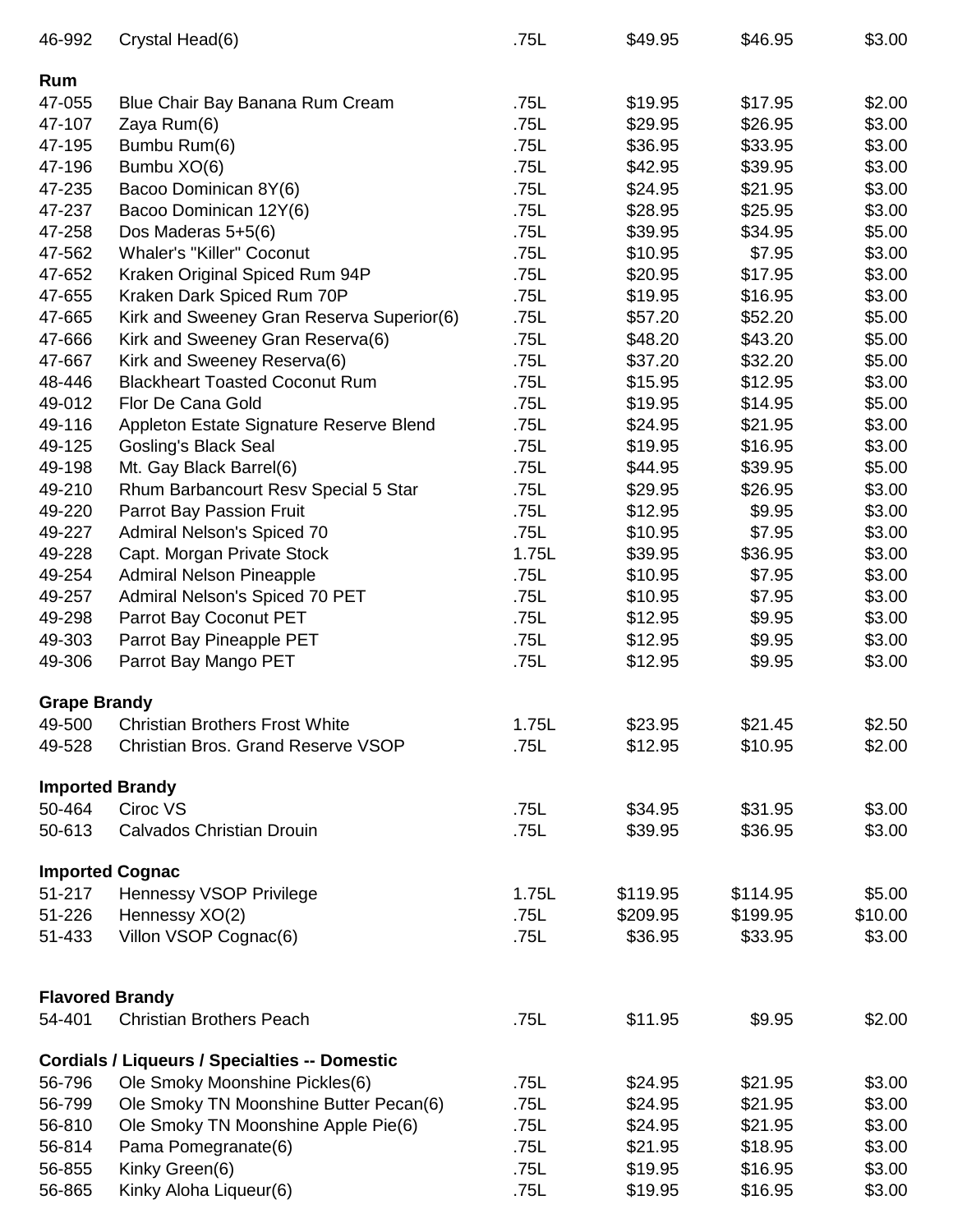| 57-009                  | St. Elder Elderflower Liqueur                        | .75L  | \$19.95 | \$16.95 | \$3.00 |
|-------------------------|------------------------------------------------------|-------|---------|---------|--------|
| 57-038                  | ChocoLat Deluxe Chocolate Liqueur                    | .75L  | \$16.95 | \$14.95 | \$2.00 |
| 57-282                  | Whisper Creek(6)                                     | .75L  | \$20.95 | \$17.95 | \$3.00 |
| 61-949                  | <b>Wild Turkey American Honey</b>                    | 1.75L | \$47.95 | \$42.95 | \$5.00 |
| 61-954                  | <b>Wild Turkey American Honey Sting</b>              | .75L  | \$24.95 | \$20.95 | \$4.00 |
|                         |                                                      |       |         |         |        |
|                         | <b>Cordials / Liqueurs / Specialties -- Imported</b> |       |         |         |        |
| 62-267                  | Absente (Absinthe Refined)                           | .75L  | \$45.95 | \$41.95 | \$4.00 |
| 62-288                  | Luxardo Maraschino                                   | .75L  | \$39.95 | \$34.95 | \$5.00 |
| 63-011                  | <b>Benedictine DOM</b>                               | .75L  | \$34.95 | \$31.95 | \$3.00 |
| 63-013                  | <b>B &amp; B DOM</b>                                 | .75L  | \$34.95 | \$31.95 | \$3.00 |
| 63-027                  | Bailey's Strawberries & Cream                        | .75L  | \$29.95 | \$26.95 | \$3.00 |
| 63-030                  | <b>RumChata</b>                                      | .75L  | \$25.95 | \$22.95 | \$3.00 |
| 63-043                  | <b>Bailey's Deliciously Light</b>                    | .75L  | \$29.95 | \$26.95 | \$3.00 |
| 63-050                  | $H$ pnotiq $(3)$                                     | 1.75L | \$45.95 | \$39.95 | \$6.00 |
| 63-131                  | Copa De Oro Coffee                                   | 1.75L | \$19.95 | \$16.95 | \$3.00 |
| 63-162                  | Kapali Coffee                                        | 1.75L | \$19.95 | \$16.95 | \$3.00 |
| 63-240                  | <b>Carolans Finest Irish Cream</b>                   | .75L  | \$15.95 | \$13.95 | \$2.00 |
| 63-450                  | Gran Gala Triple Orange Liqueur                      | .75L  | \$19.95 | \$16.95 | \$3.00 |
| 63-519                  | Irish Mist Liqueur(6)                                | .75L  | \$29.95 | \$26.95 | \$3.00 |
| 63-573                  | Caravella Limoncello(6)                              | .75L  | \$19.95 | \$15.95 | \$4.00 |
| 63-805                  | Leblon Cachaca(6)                                    | .75L  | \$27.45 | \$23.95 | \$3.50 |
| 63-820                  | Tuaca Liquore Originale                              | .75L  | \$24.95 | \$19.95 | \$5.00 |
| 63-879                  | <b>Fireball Cinnamon Whisky</b>                      | 1.75L | \$29.95 | \$26.95 | \$3.00 |
| 63-984                  | Domaine de Canton(6)                                 | .75L  | \$32.95 | \$28.95 | \$4.00 |
|                         |                                                      |       |         |         |        |
|                         | <b>Tequila Specialties</b>                           |       |         |         |        |
| 64-088                  | Sombra Agave de Oaxaca Mezcal(6)                     | .75L  | \$38.95 | \$35.95 | \$3.00 |
| 64-287                  | Los Siete Misterios Doba-Yej Mezcal(6)               | .75L  | \$39.95 | \$36.95 | \$3.00 |
| 64-377                  | 21 Seeds Cucumber Jalapeno Tequila(6)                | .75L  | \$39.95 | \$34.95 | \$5.00 |
| 64-378                  | 21 Seeds Grapefruit Hibiscus(6)                      | .75L  | \$39.95 | \$34.95 | \$5.00 |
| 64-379                  | 21 Seeds Valencia Orange Tequila(6)                  | .75L  | \$39.95 | \$34.95 | \$5.00 |
| <b>Tequila -- White</b> |                                                      |       |         |         |        |
| 64-760                  | Casamigos Mezcal Joven(6)                            | .75L  | \$62.95 | \$59.95 | \$3.00 |
| 64-787                  | Margaritaville Silver                                | .75L  | \$15.95 | \$12.95 | \$3.00 |
| 64-802                  | Lunazul Blanco El Humoso Smoked Tequila(6)           | .75L  | \$27.95 | \$23.95 | \$4.00 |
| 64-828                  | Herradura Ultra(6)                                   | .75L  | \$59.95 | \$56.95 | \$3.00 |
| 64-845                  | Corzo Silver(6)                                      | .75L  | \$35.95 | \$29.95 | \$6.00 |
| 64-874                  | Dulce Vida Lime                                      | .75L  | \$24.95 | \$21.45 | \$3.50 |
| 64-894                  | <b>Exotico Blanco</b>                                | 1.75L | \$39.95 | \$35.95 | \$4.00 |
| 64-972                  | Mi Campo Reposado                                    | .75L  | \$25.95 | \$22.95 | \$3.00 |
| 65-048                  | Lunazul Blanco                                       | .75L  | \$21.95 | \$18.95 | \$3.00 |
| 65-118                  | Tres Agaves Blanco(6)                                | .75L  | \$34.95 | \$31.95 | \$3.00 |
|                         |                                                      |       |         |         |        |
|                         |                                                      |       |         |         |        |
| Tequila -- Gold         |                                                      |       |         |         |        |
| 65-192                  | Tres Generaciones Anejo(6)                           | .75L  | \$49.95 | \$44.95 | \$5.00 |
| 65-213                  | Jose Cuervo Tradicional Añejo(6)                     | .75L  | \$34.95 | \$31.95 | \$3.00 |
| 65-239                  | El Mayor Anejo(6)                                    | .75L  | \$39.95 | \$36.95 | \$3.00 |
| 65-344                  | Tres Agaves Anejo(6)                                 | .75L  | \$41.95 | \$37.80 | \$4.15 |
| 65-351                  | <b>Two Fingers Gold</b>                              | .75L  | \$16.95 | \$13.95 | \$3.00 |
| 65-363                  | Corralejo Reposado                                   | 1.75L | \$57.95 | \$53.95 | \$4.00 |
| 65-378                  | Herradura Anejo(6)                                   | .75L  | \$58.95 | \$53.95 | \$5.00 |